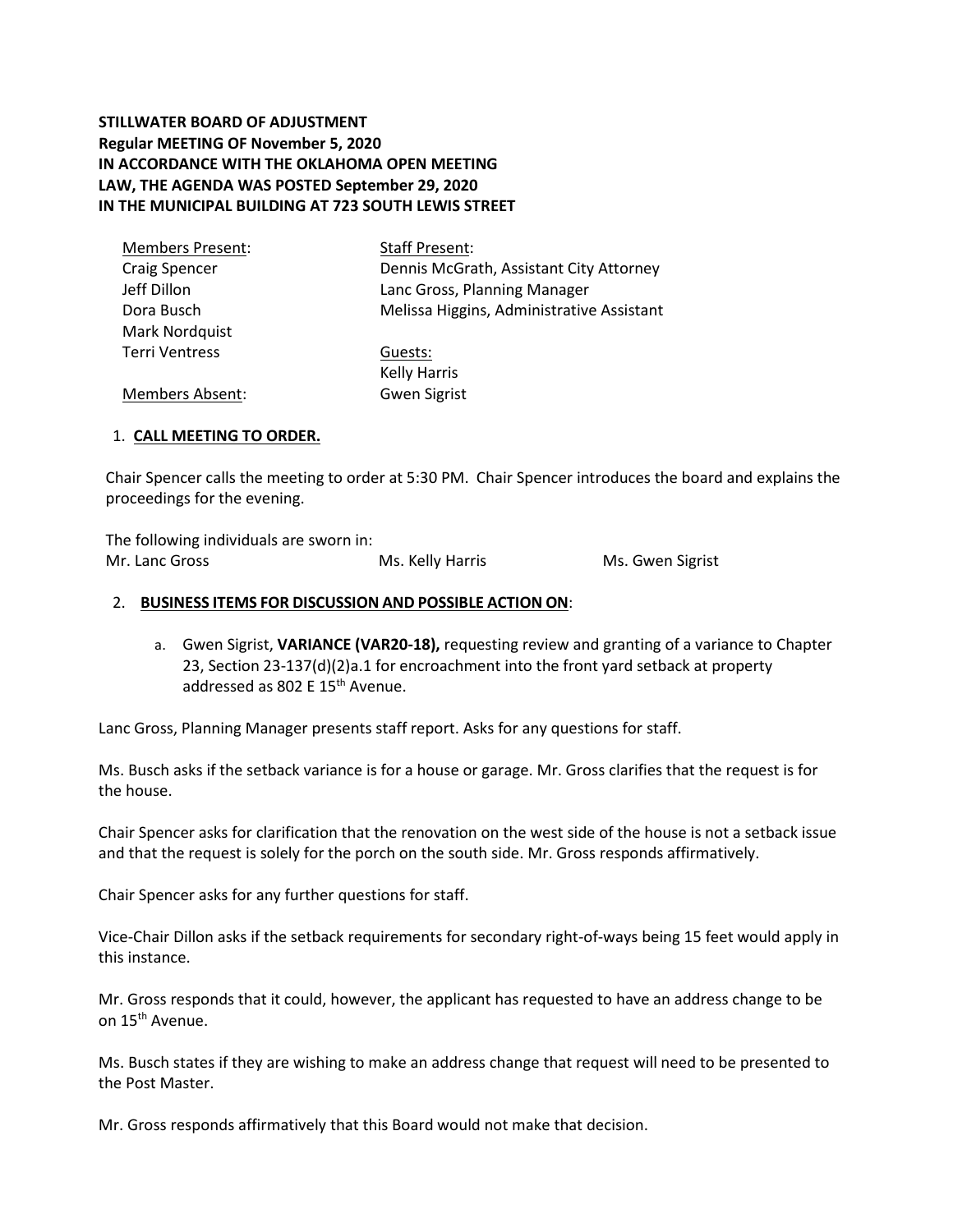Chair Spencer opens public meeting. Chair Spencer asks if there is anyone wishing to speak in favor of this item.

Ms. Sigrist, 828 E 15<sup>th</sup> Ave, Stillwater, OK, comes to speak on the following via chat box (microphone not available):

- Representing the applicant.
- Clarifies to the Board that the setback encroachment is 4 feet not the 12 feet previously mentioned.
- Here to answer any questions for the board.

Chair Spencer asks if there are any questions for the applicant; none respond.

Chair Spencer asks if there is anyone else wishing to speak in favor of the item; none respond.

Chair Spencer asks if there is anyone wishing to speak in opposition of the item; none respond.

Chair Spencer closes the public hearing.

Mr. Gross presents staff alternatives to the Board. Asks if there are any questions for staff; none respond.

Chair Spencer thanks staff and opens Board discussion.

Mr. Nordquist asks if there are any sight triangle obstructions or impeding with traffic at the intersection concerns along 15<sup>th</sup> Avenue.

Ms. Busch states that 15th Avenue receives a lot of traffic and expresses concern if the residence is to be a family home if the safety of any children has been considered with it facing a high traffic avenue.

Chair Spencer states that there is already an existing door along the south side facing 15<sup>th</sup> Avenue.

Mr. Nordquist states they could just as easily run out on to Springfield at this time.

Ms. Busch responds that Springfield doesn't get a lot of traffic.

Chair Spencer states that the Board should focus and redirect back to the application meeting the four required criteria.

Mr. Gross states that the house currently sits quite a distance from the road and even upon completion of the addition it will still be almost 30 feet away from the back of curb and will not obstruct the sight triangle in any way.

Mr. Nordquist states that addresses his concern regarding the sight triangle.

Vice-Chair Dillon states that even with the addition of the porch it will still sit farther from the back of curb than the house to the west.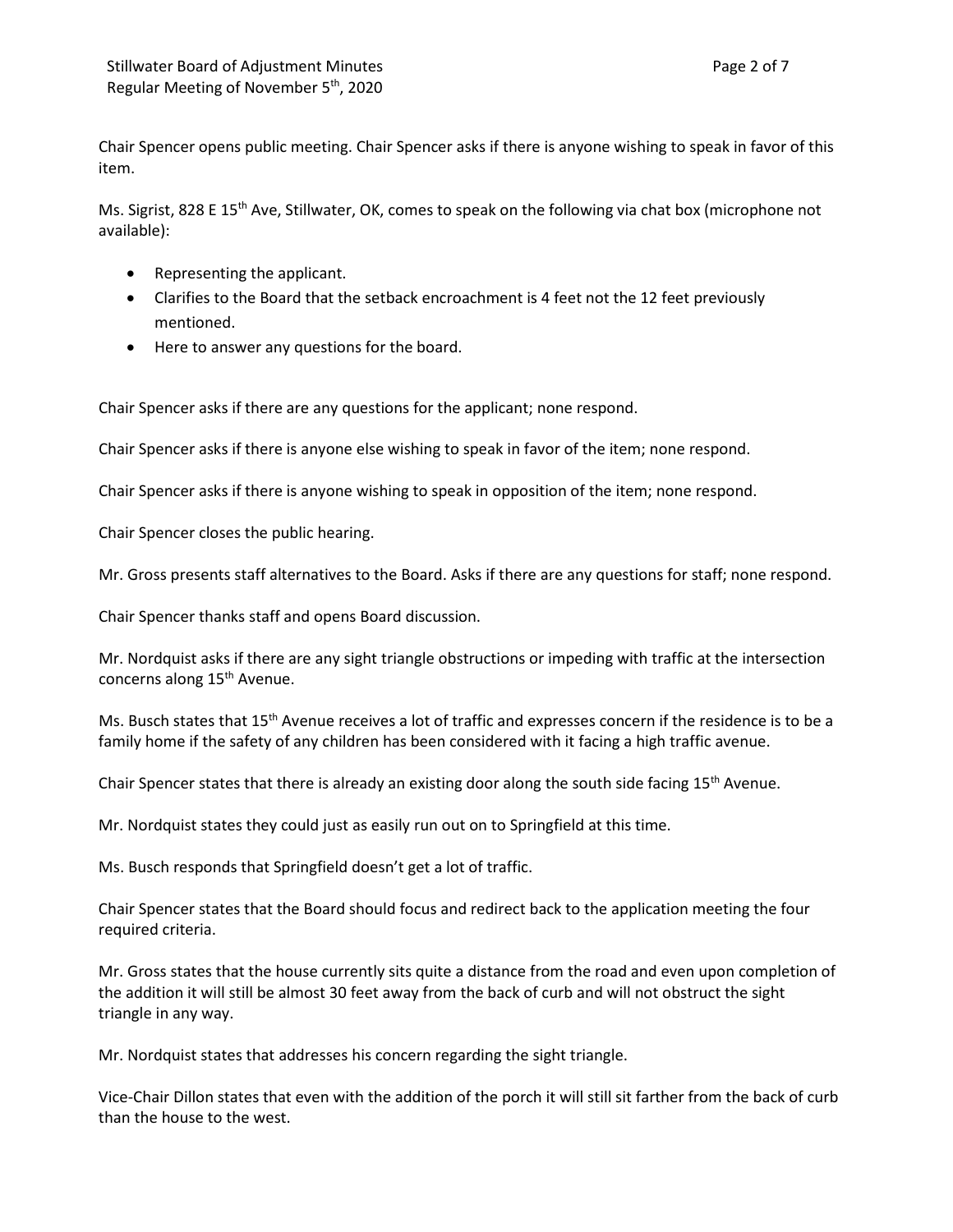Chair Spencer asks for any more questions and/or discussion.

Ms. Busch asks if the applicant has gone to the post office to request the change in address.

Ms. Sigrist responds via chat box that they have received approval from the post office for the change of address.

Chair Spencer asks for any further discussion or a motion to be made.

Mr. Nordquist makes a motion to approve variance; Ms. Busch seconded.

Chair Spencer interjects asking if further explanation needs to be made for the motion.

Mr. McGrath, Assistant City Attorney, responds affirmatively that they must include the details on how the criteria are met.

Mr. Nordquist states he would like to defer the motion to someone with more experience on the Board.

Chair Spencer motions to approve the variance having met the four criteria following

- 1. The hardship being that the applicant is unable to use their property to the intended benefit the would like in addition to being unable to move the front door access as they would like to.
- 2. The conditions are peculiar because of the dimensions of the lot in the fact that they want to change their front door access.
- 3. This is the minimum necessary to alleviate the hardship.
- 4. The request isn't a detriment to the public because it does not impede the sight triangle.

## **Chair Spencer moved, Ms. Nora Busch seconded to approve the variance request.**

| Roll Call: | <b>Ventress</b> | Dillon | <b>Busch</b> | Nordquist | Spencer |
|------------|-----------------|--------|--------------|-----------|---------|
|            | Yes             | Yes    | Yes          | Yes       | Yes     |
|            |                 |        |              |           |         |

*Time: 18 Minutes*

b. Coomsa Properties, LLC, **VARIANCE (VAR20-19),** requesting review and granting of a variance to Chapter 23, Section  $23-150(c)(2)(b)$  and  $23-150(d)(1)$  for setback requirements and exceptions for property addressed as 812 S Pine St .

Lanc Gross, Planning Manager presents staff report. Asks for any questions for staff; none respond.

Chair Spencer opens public meeting. Chair Spencer asks if there is anyone wishing to speak in favor of this item.

Ms. Harris, 923 S Lowry St, Stillwater, OK, comes to speak on the following:

• Representing the applicant.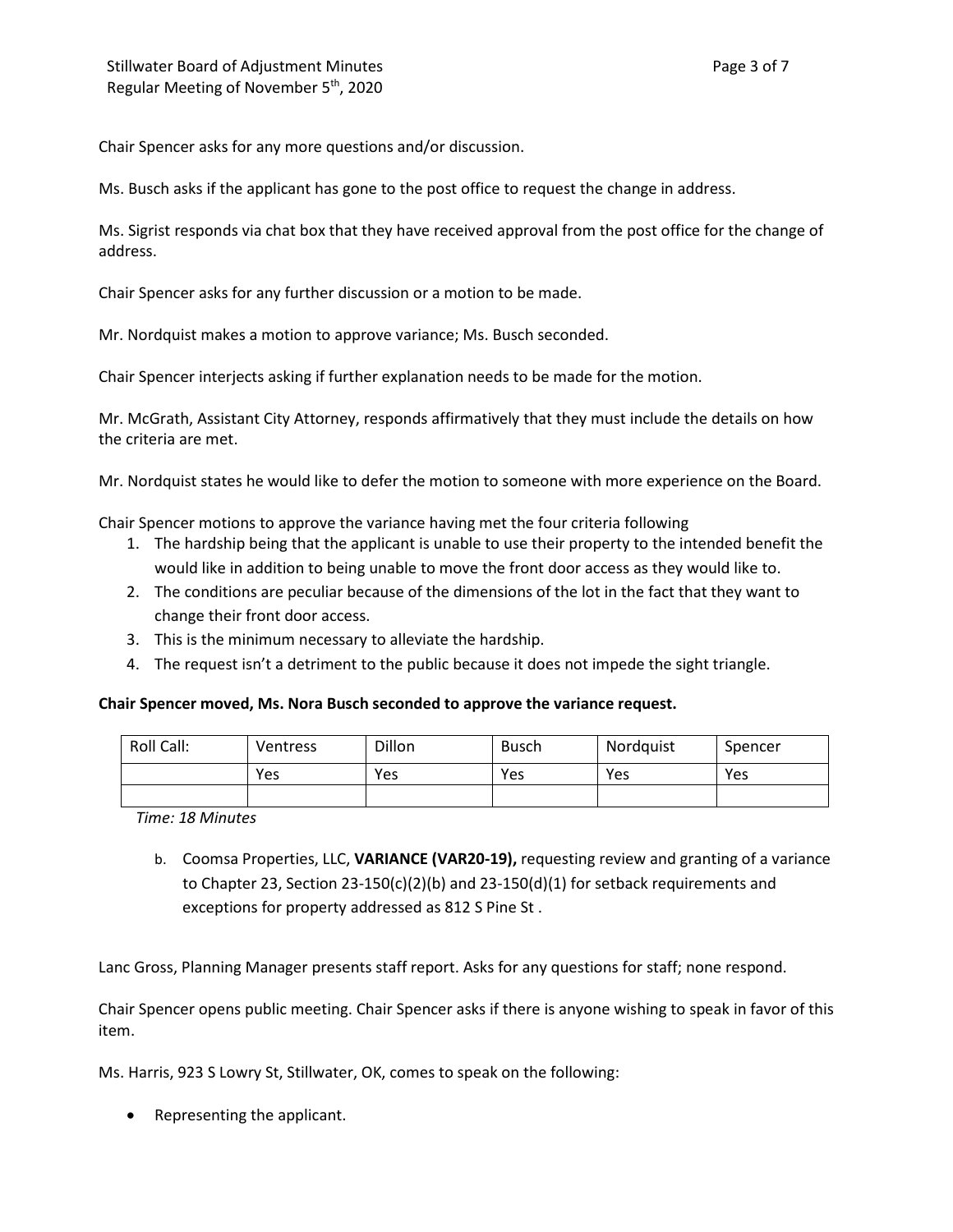- References justification letter submitted with application provided to Board explaining the four criteria required.
- Gives presentation outlining intended addition and future services to the building site.
- Here to answer any questions for the board.

Chair Spencer asks to verify the net increase number of parking spaces required for this addition.

Ms. Harris responds that they will add four parking spaces per code.

Chair Spencer asks if there are any more questions for the applicant; none respond.

Chair Spencer asks if there is anyone else wishing to speak in favor of the item; none respond.

Chair Spencer asks if there is anyone wishing to speak in opposition of the item; none respond.

Chair Spencer closes the public hearing.

Mr. Gross presents staff alternatives to the Board. Asks if there are any questions for staff; none respond.

Chair Spencer thanks staff and opens Board discussion.

Ms. Busch states that all criteria seem to have been met and discusses the closeness of the other buildings in the area.

Chair Spencer agrees and asks for motion.

Chair Spencer moves to approve variance request based of criteria letter provided by Keystone Engineering dated October 8, 2020.

### **Ms. Terri Ventress moved, Chair Spencer seconded to approve the variance request.**

| Roll Call: | Ventress | Dillon  | <b>Busch</b> | Nordquist | Spencer |
|------------|----------|---------|--------------|-----------|---------|
|            | Yes      | Abstain | Yes          | Yes       | Yes     |

*Time: 14 Minutes*

c. AEI Corp-Okla, Inc., **SPECIAL EXCEPTION (SEBOA20-01),** requesting review and granting of a special exception to Ch. 23, Section 23-67(a)(6) for extension of the zoning district for properties addressed as 517 S. West Street and 424 W. 6<sup>th</sup> Avenue.

Lanc Gross, Planning Manager presents staff report. Asks for any questions for staff.

Chair Spencer asks if this will change the zoning of the property.

Mr. Gross responds affirmatively. This process makes it a one and done.

Ms. Busch asks for clarification of what T5 zoning is.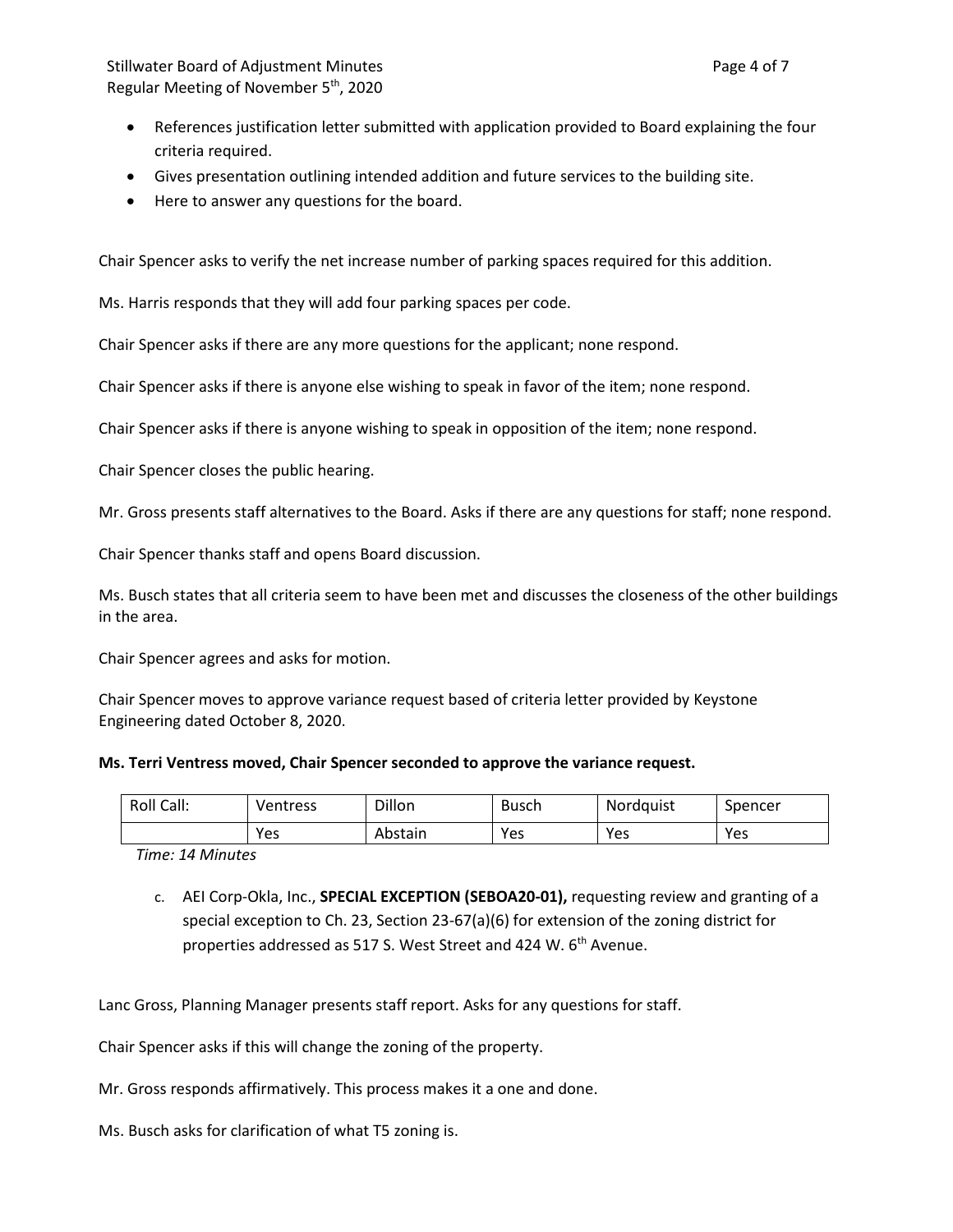Mr. Gross details the T5 zoning district portion of the Form Based Code.

Chair Spencer asks for any further questions for staff; none respond.

Chair Spencer opens public meeting. Chair Spencer asks if there is anyone wishing to speak in favor of this item.

Ms. Kelly Harris, 923 S Lowry St, Stillwater, OK, comes to speak on the following:

- Representing the applicant.
- Explains direction given by the City Council to take this route in changing the zoning of the property.
- References justification letter submitted with application provided to Board explaining the four criteria required.
- Here to answer any questions for the board.

Ms. Busch asks if the reason for the change requested is to put the property up for sale.

Ms. Harris responds affirmatively.

Chair Spencer asks if there are any more questions for the applicant; none respond.

Chair Spencer asks if there is anyone else wishing to speak in favor of the item; none respond.

Chair Spencer asks if there is anyone wishing to speak in opposition of the item; none respond.

Chair Spencer closes the public hearing.

Mr. Gross presents staff alternatives to the Board. Asks if there are any questions for staff.

Chair Spencer asks staff to clarify that with this application it is not the standard four criteria requirements.

Mr. Gross responds affirmatively that this application must meet two criteria.

Chair Spencer thanks staff and opens Board discussion.

Ms. Busch states that she is finding issues with this application. Asks if a residence can be placed on the property along West St.

Mr. Gross responds affirmatively.

Ms. Busch asks if it is changed to CG a residence could no longer be built on the property; if T5 could a liquor store or bar be constructed.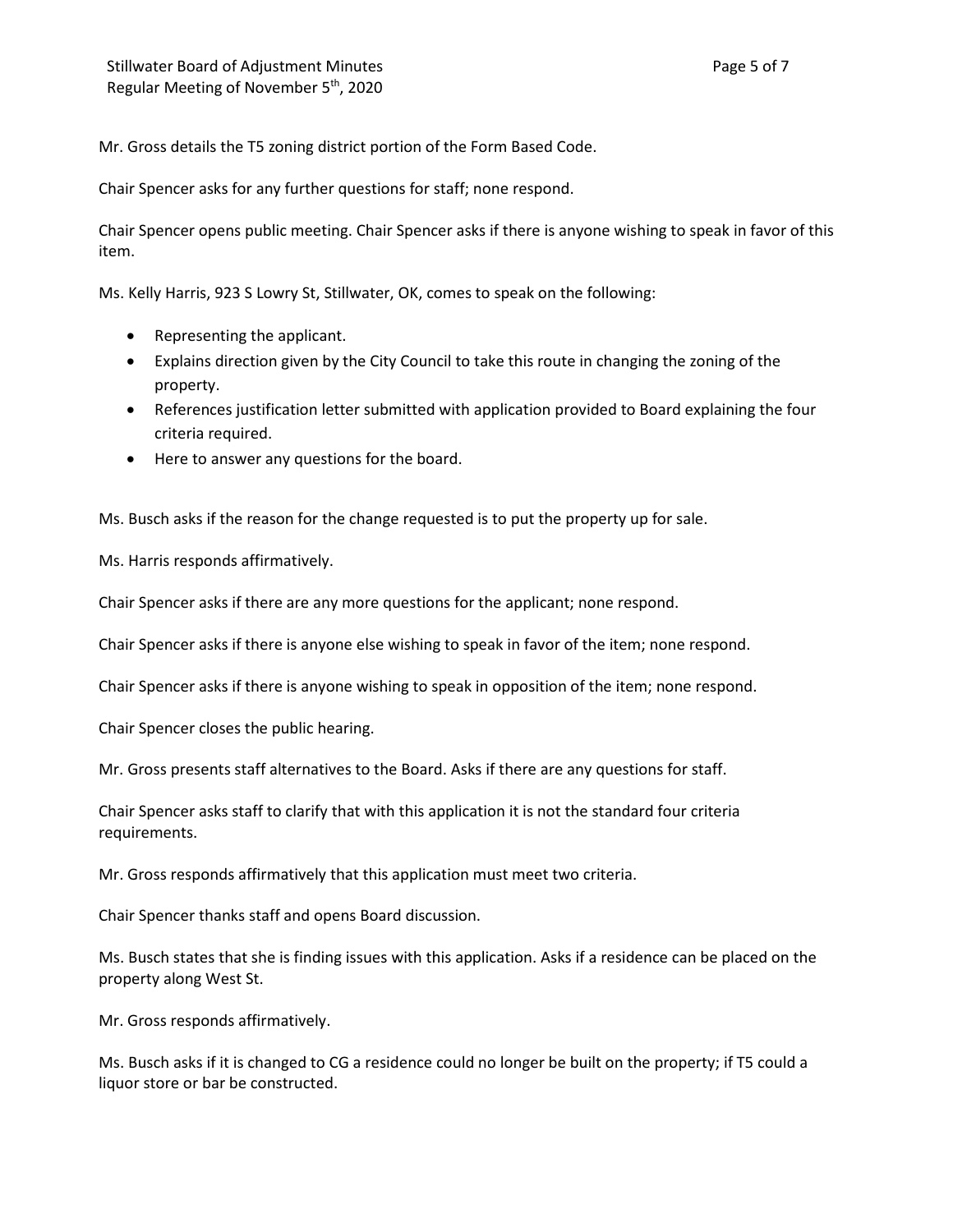Mr. Gross responds affirmatively that a residence would no longer be permitted in CG zoning; a liquor store would be permitted in T5 but a bar would require special permission.

Ms. Busch asks if changed to CG zoning a bar would not require special permission.

Mr. Gross responds affirmatively.

Ms. Busch asks if ample notification was given to surrounding property owners.

Mr. Gross responds affirmatively and states that Ms. Harris has informed him that a bar is allowed in T5 zoning district.

Chair Spencer asks for any further questions or discussion; none respond.

Chair Spencer asks for any motions to be made.

Vice-Chair Dillon moves to approve variance request based of presentation provided by Keystone Engineering.

#### **Vice-Chair Dillon moved, Chair Spencer seconded to approve the variance request.**

| Roll Call: | Ventress | Dillon | <b>Busch</b> | Nordquist | Spencer |
|------------|----------|--------|--------------|-----------|---------|
|            | Yes      | Yes    | Yes          | Yes       | Yes     |

*Time: 13 Minutes*

### 3. **MEETING SUMMARY FOR DISCUSSION AND POSSIBLE ACTION:**

#### a. Special Meeting Summary of October 1, 2020

Chair Spencer states he noted one correction to be made siting who opened the meeting.

## **Chair Spencer moved, Mr. Nordquist seconded to approve the regular meeting summary of October 1, 2020 with correction.**

| Roll Call: | Ventress | Dillon | <b>Busch</b> | <b>Nordauist</b> | Spencer |
|------------|----------|--------|--------------|------------------|---------|
|            | Abstain  | Yes    | Yes          | Yes              | Yes     |

*Time: 2 Minutes*

#### 4. **MISCELLANEOUS ITEMS FROM STAFF FOR DISCUSSION AND POSSIBLE ACTION**:

a.Next Board of Adjustment meeting Thursday, December 03, 2020.

### 6. **ADJOURNMENT**.

This regular meeting of the Board of Adjustment adjourned with all members in attendance in agreement at approximately 6:18 p.m.